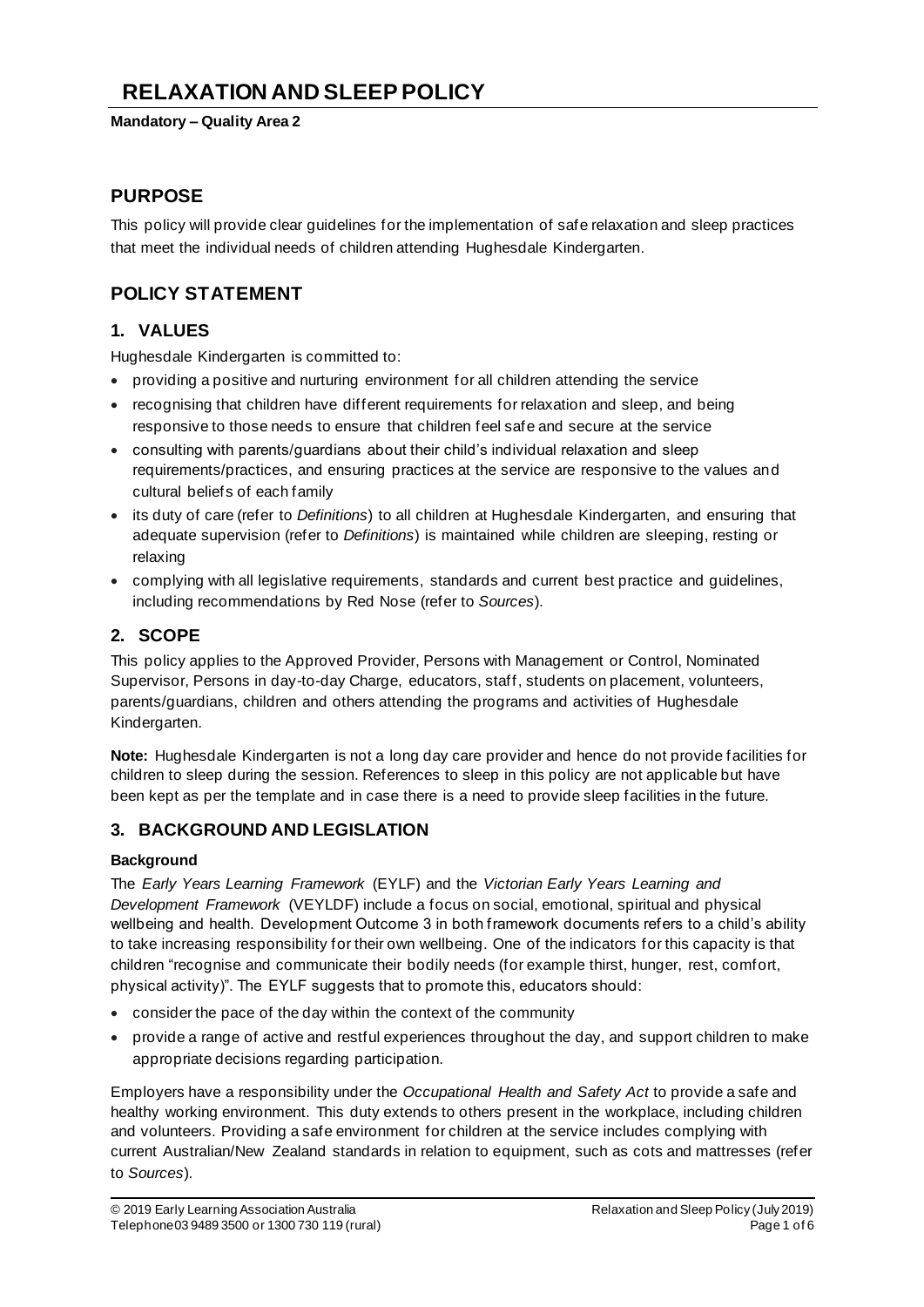#### **Legislation and standards**

Relevant legislation and standards include but are not limited to:

- *Australian Consumer Law and Fair Trading Act 2012*
- *Australian Consumer Law and Fair Trading Regulations 2012*
- Australian/New Zealand Standard Cots for household use Safety Requirements (AS/NZS 2172:2010)
- Australian/New Zealand Standard Cots for day nursery, hospital and institutional use Safety Requirements (AS/NZS 2130:1998)
- *Education and Care Services National Law Act 2010*
- *Education and Care Services National Regulations 2011*
- *National Quality Standard*, Quality Area 2: Children's Health and Safety
- *Occupational Health and Safety Act 2004*

### **4. DEFINITIONS**

The terms defined in this section relate specifically to this policy. For commonly used terms e.g. Approved Provider, Nominated Supervisor, Regulatory Authority etc. refer to the *General Definitions* section of this manual.

**Adequate supervision:** (In relation to this policy) entails all children (individuals and groups) in all areas of the service, being in sight and/or hearing of an educator at all times including during toileting, sleep, rest and transition routines. Services are required to comply with the legislative requirements for educator-to-child ratios at all times. Supervision contributes to protecting children from hazards that may emerge in play, including hazards created by the equipment used.

Adequate supervision refers to constant, active and diligent supervision of every child at the service. Adequate supervision requires that educators are always in a position to observe each child, respond to individual needs, and immediately intervene if necessary. Variables affecting supervision levels include:

- number, age and abilities of children
- number and positioning of educators
- current activity of each child
- areas in which the children are engaged in an activity (visibility and accessibility)
- developmental profile of each child and of the group of children
- experience, knowledge and skill of each educator
- need for educators to move between areas (effective communication strategies).

**Duty of care:** A common law concept that refers to the responsibilities of organisations to provide people with an adequate level of protection against harm and all reasonable foreseeable risk of injury.

**Red Nose:** (formerly SIDS and Kids), the recognised national authority on safe sleeping practices for infants and children (refer to *Sources)*

**Relaxation/rest:** A period of inactivity, solitude, calmness or tranquillity.

**SIDS (Sudden Infant Death Syndrome):** The unexpected and unexplained death of an infant, usually occurring during sleep.

## **5. SOURCES AND RELATED POLICIES**

#### **Sources**

- Australian/New Zealand Standards: (at the time of printing) the current relevant standards are:
	- − Australian/New Zealand Standard Cots for household use Safety Requirements (AS/NZS 2172:2003), and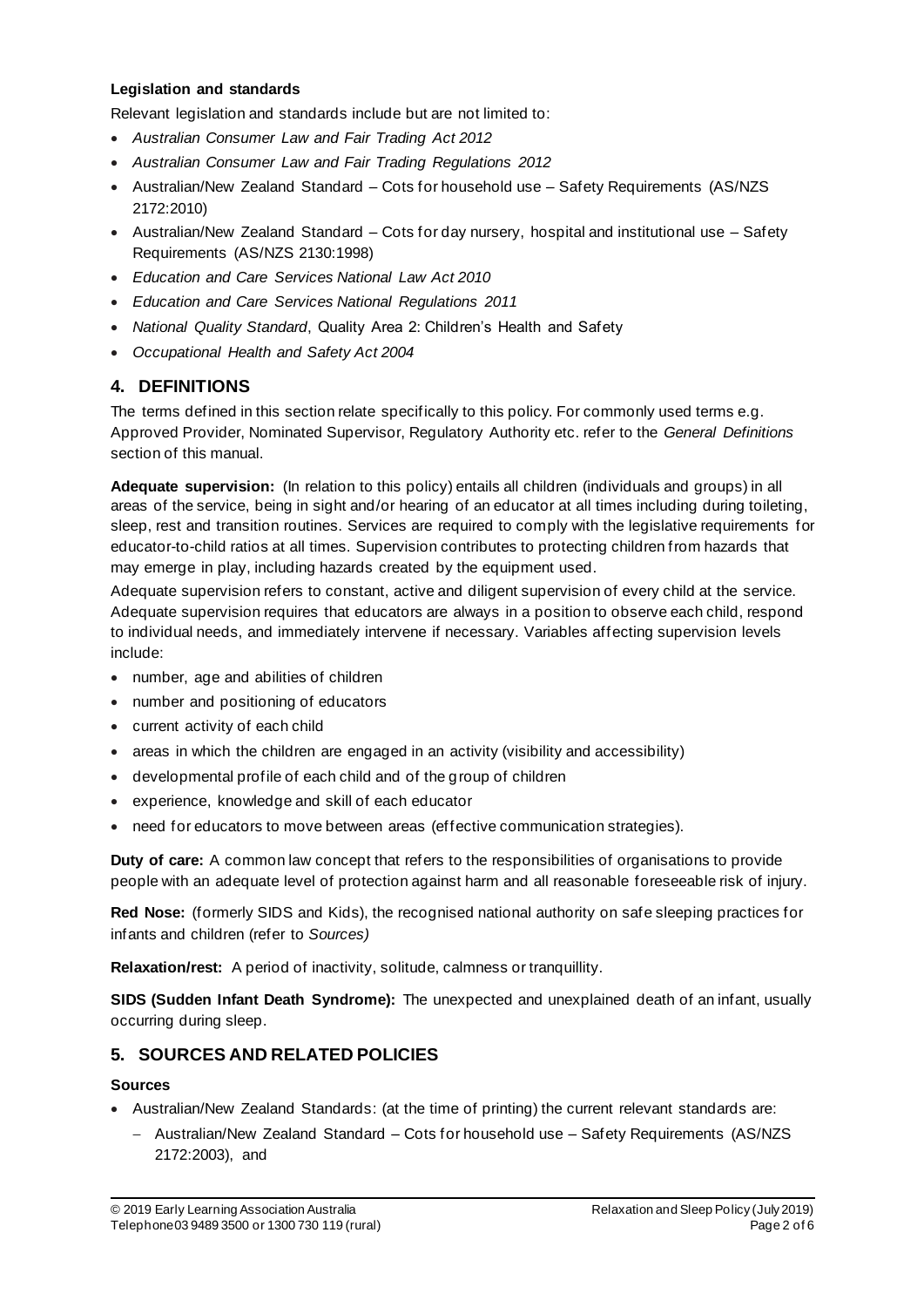- − Australian/New Zealand Standard Cots for day nursery, hospital and institutional use Safety Requirements (AS/NZS 2130:1998)
- Current standards are available on the SAI Global website at: www.saiglobal.com
- *Belonging, Being & Becoming – The Early Years Learning Framework for Australia* (EYLF): https://docs.education.gov.au/documents/belonging-being-becoming-early-years-learningframework-australia
- The Royal Children's Hospital Melbourne, *Grow and Thrive - Sleep,* Volume 2 No 1, February 2014, Centre for Community Child Health: https://www.rch.org.au/ccch/publicationsresources/grow-thrive/Grow Thrive - Sleep/
- Australian Competition & Consumer Commission (2016), *Consumer product safety – a guide for businesses & legal practitioners*: https://www.accc.gov.au/publications/consumer-product-safety-aguide-for-businesses-legal-practitioners
- Australian Children's Education & Care Quality Authority, *Safe sleep and rest practices*: https://www.acecqa.gov.au/resources/supporting-materials/infosheet/safe-sleep-and-rest-practices
- WorkSafe Victoria, *Children's services – occupational health and safety compliance kit*: https://www.worksafe.vic.gov.au/resources/childrens-services-occupational-health-and-safetycompliance-kit
- *Victorian Early Years Learning and Development Framework* (VEYLDF): https://www.education.vic.gov.au/childhood/professionals/learning/Pages/veyldf.aspx

#### **Service policies**

- *Child Safe Environment Policy*
- *Hygiene Policy*
- *Incident, Injury, Trauma and Illness Policy*
- *Interactions with Children Policy*
- *Occupational Health and Safety Policy*
- *Supervision of Children Policy*

# **PROCEDURES**

#### **The Approved Provider is responsible for:**

- taking reasonable steps to ensure the sleep/rest needs of children at the service are met, with regard to the age of children, developmental stages and individual needs (Regulation 81(1))
- regularly reviewing practices to ensure compliance with the recommendations of Red Nose in relation to safe sleeping practices for children (refer to *Sources*)
- providing information and training to ensure staff are kept informed of changing practices in relation to safe sleep practices for children
- ensuring parents/guardians are consulted about appropriate relaxation and sleep practices for their child
- protecting children from hazards and harm (Section 167)
- ensuring cots provided at the service comply with the most current Australian/New Zealand Standards (refer to *Sources* and Attachment 1 – Cots)
- ensuring that hammocks, prams and strollers are not used to settle children to sleep
- consulting with staff in relation to OHS issues when purchasing new equipment for the service
- ensuring compliance with WorkSafe Victoria's *Children's services – occupational health and safety compliance kit* (refer to *Sources*), including in relation to staff lifting children into and out of cots
- ensuring adequate supervision of children at the service at all times, including during relaxation and sleep
- ensuring that rooms used for sleep and relaxation are well ventilated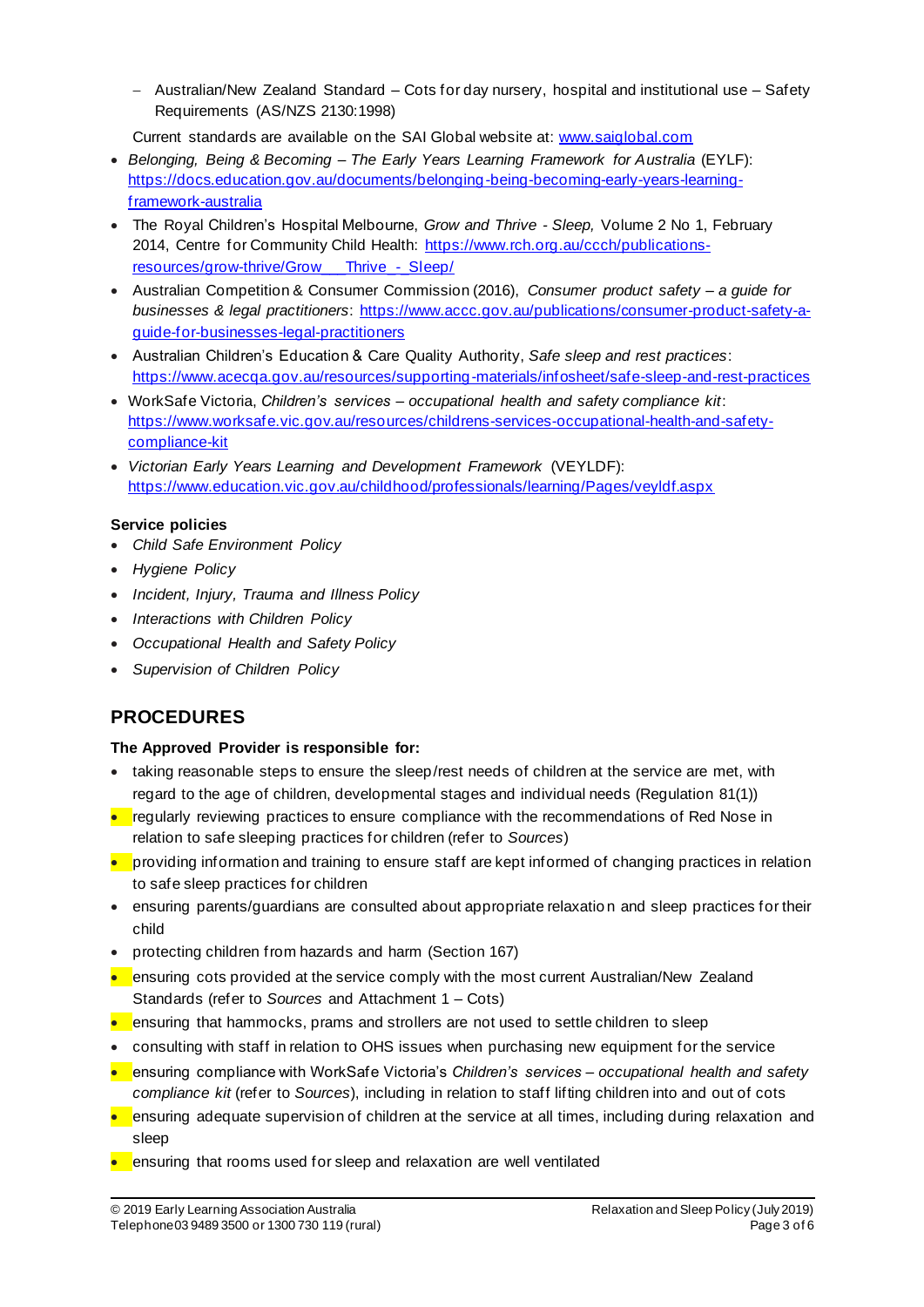• ensuring that there is adequate space to store bedding in a hygienic manner (refer to *Hygiene Policy*).

### **The Nominated Supervisor is responsible for:**

- taking reasonable steps to ensure the sleep/rest needs of children at the service are met with regard to the age of children, developmental stages and individual needs (Regulation 81(2))
- ensuring the educational program provides opportunities for each child to sleep, rest or engage in appropriate quiet play activities, as required
- protecting children from hazards and harm (Section 167)
- removing any hazards identified in the child's resting or sleeping environment and informing the Approved Provider, as soon as is practicable
- ensuring all staff and educators comply with the recommendations of Red Nose in relation to safe sleeping practices for children (refer to *Sources*)
- educating families about evidence-based safe sleeping practices
- $\bullet$  assessing whether there are exceptional circumstances for alternative practices where family beliefs conflict with current recommended evidence-based guidelines for safe sleeping practices, seek written support from a professional and develop a risk management plan
- ensuring all staff and educators comply with WorkSafe Victoria's *Children's services – occupational health and safety compliance kit* (refer to *Sources*) in relation to lifting children into and out of cots
- $\bullet$  ensuring adequate supervision of children at the service at all times, including during relax ation and sleep
- storing items such as bedding in a hygienic manner to prevent cross-contamination (refer to *Hygiene Policy*).

### **Educators and other staff are responsible for:**

- providing each child with appropriate opportunities for relaxation and sleep according to their needs
- complying with the recommendations of Red Nose in relation to safe sleeping practices for children (refer to *Sources*)
- developing relaxation and sleep practices that are responsive to:
	- − the individual needs of children at the service
	- − parenting beliefs, values, practices and requirements
	- − the length of time each child spends at the service
	- − circumstance or events occurring at a child's home
	- − consistency of practice between home and the service
	- − a child's general health and wellbeing
	- − the physical environment, including room temperature, lighting, airflow and noise levels
- educating families about evidence-based safe sleeping practices
- implementing the documented sleep regime and risk management strategies where in exceptional circumstances family beliefs conflict with current recommended evidence-based guidelines for safe sleeping practices
- minimising distress or discomfort for the children in their care
- ensuring that resting and sleeping practices are not used as a behaviour guidance strategy (refer to *Interactions with Children Policy*)
- providing a range of opportunities for relaxation throughout the day
- complying with WorkSafe Victoria's *Children's services – occupational health and safety compliance kit* (refer to *Sources*), including in relation to lifting children into and out of cots
- providing input in relation to OHS issues when new equipment is purchased for the service
- conducting regular safety checks of equipment used for sleeping/resting, such as cots and mattresses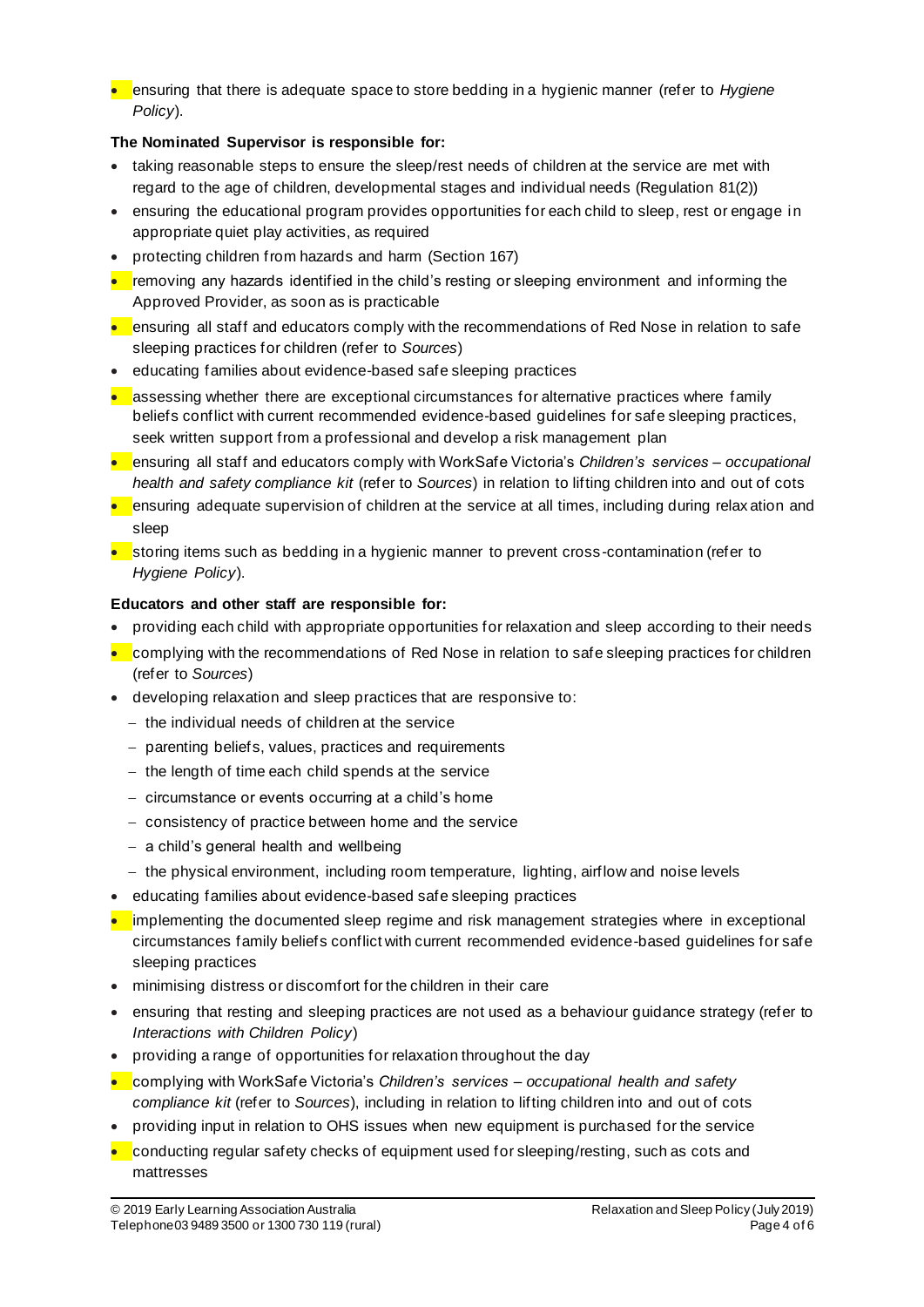- removing any hazards identified in the child's resting or sleeping environment and informing the Nominated Supervisor or Approved Provider, as soon as is practicable
- ensuring that any hanging cords, mobiles, curtains and blinds are inaccessible to children who are resting or sleeping
- providing adequate supervision (refer to *Definitions*) of all children, including during sleep, rest and relaxation
- supervising children displaying symptoms of illness closely, especially when resting or sleeping (refer to *Incident, Injury, Trauma and Illness Policy*)
- ensuring that artificial heating, such as heat bags and hot-water bottles, is not used to provide warmth
- ensuring that each child has their own bed linen, and that the *Hygiene Policy* and procedures are implemented for the cleaning and storage of cots, mattresses and linen
- documenting and communicating children's rest and sleep times to co-workers during shift changes
- providing information to families about the service's relaxation and sleep practices
- $\bullet$  developing communication strategies to inform parents/guardians about their child's rest and sleep patterns, including times and length of sleep
- encouraging children's independence, and assisting children with dressing as needed.

#### **Parents/guardians are responsible for:**

- discussing their child's relaxation and sleep requirements and practices prior to commencing at the service, and when these requirements change
- providing information on the child's enrolment form if the child requires special items while resting or sleeping e.g. a comforter or soft toy
- providing a written medical report if their baby/child is not to be placed on their back during sleep. Parents/guardians must communicate alternative resting practices to staff.

**Volunteers and students, while at the service, are responsible for following this policy and its procedures.**

# **EVALUATION**

In order to assess whether the values and purposes of the policy have been achieved, the Approved Provider will:

- regularly seek feedback from everyone affected by the policy regarding its effectiveness
- monitor the implementation, compliance, complaints and incidents in relation to this policy
- keep the policy up to date with current legislation, research, policy and best practice
- revise the policy and procedures as part of the service's policy review cycle, or as required
- notify parents/guardians at least 14 days before making any changes to this policy or its procedures unless a lesser period is necessary because of a risk.

# **ATTACHMENTS**

Attachment 1: Cots

## **AUTHORISATION**

This policy was adopted by the Approved Provider of Hughesdale Kindergarten on 14 October 2020.**[Date]** 

# **REVIEW DATE: OCTOBER 2022**[DAY] [MONTH]